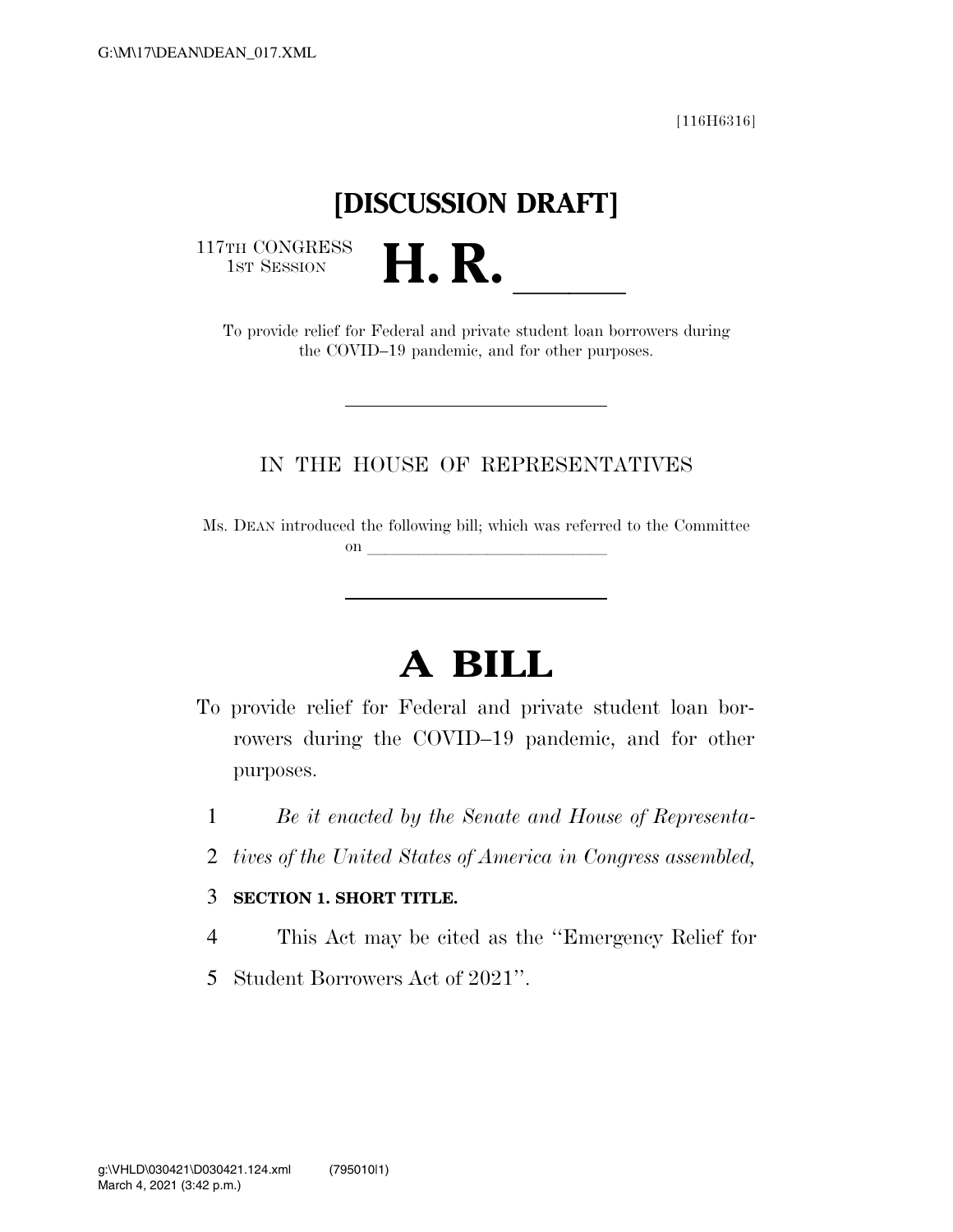| 1              | SEC. 2. PAYMENTS FOR FEDERAL STUDENT LOAN BOR-           |
|----------------|----------------------------------------------------------|
| $\overline{2}$ | ROWERS AS A RESULT OF A NATIONAL EMER-                   |
| 3              | <b>GENCY.</b>                                            |
| $\overline{4}$ | (a) IN GENERAL.—Part G of title IV of the Higher         |
| 5              | Education Act of 1965 (20 U.S.C. 1088 et seq.) is amend- |
| 6              | ed by inserting after section 493D the following:        |
| 7              | "SEC. 493E. PAYMENTS FOR STUDENT LOAN BORROWERS          |
| 8              | <b>DURING THE</b><br><b>COVID-19 NATIONAL EMER-</b>      |
| 9              | <b>GENCY.</b>                                            |
| 10             | "(a) DEFINITIONS.—In this section:                       |
| 11             | "(1) CORONAVIRUS.—The term 'coronavirus'                 |
| 12             | has the meaning given the term in section 506 of the     |
| 13             | Coronavirus Preparedness and Response Supple-            |
| 14             | mental Appropriations Act, 2020 (Public Law 116–         |
| 15             | $123$ .                                                  |
| 16             | "(2) INCOME-DRIVEN REPAYMENT.—The term                   |
| 17             | 'income-driven repayment' means—                         |
| 18             | "(A) income-based repayment authorized                   |
| 19             | under section 493C for loans made, insured, or           |
| 20             | guaranteed under part B or part D; or                    |
| 21             | $\lq\lq (B)$ income contingent repayment author-         |
| 22             | ized under section $455(e)$ for loans made under         |
| 23             | part D.                                                  |
| 24             | INVOLUNTARY COLLECTION.—The<br>``(3)<br>term             |
| 25             | 'involuntary collection' means-                          |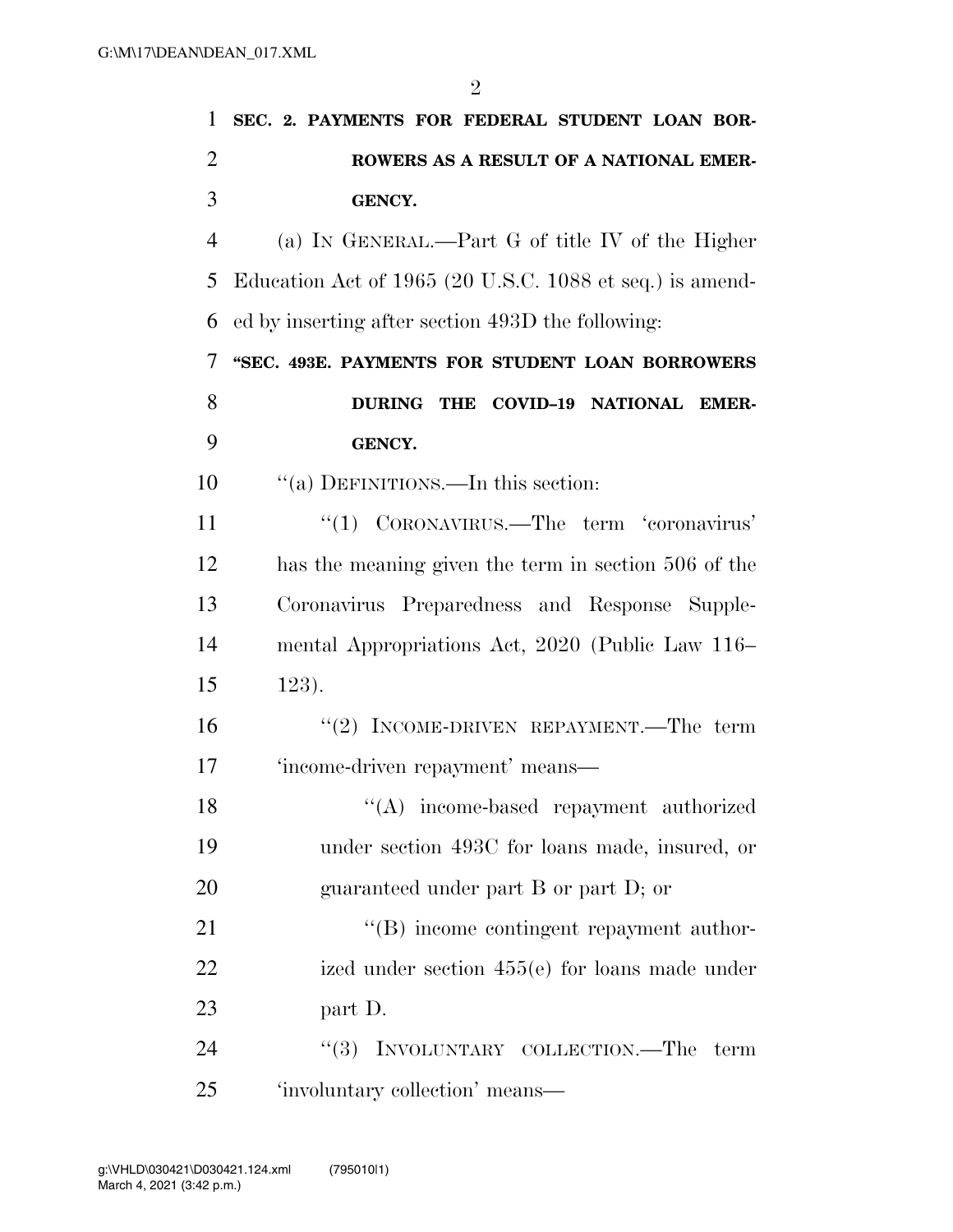| $\mathbf{1}$   | $\lq\lq$ a wage garnishment authorized under         |
|----------------|------------------------------------------------------|
| $\mathfrak{2}$ | section 488A of this Act or section 3720D of         |
| 3              | title 31, United States Code;                        |
| $\overline{4}$ | $\lq\lq (B)$ a reduction of tax refund by amount     |
| 5              | of debt authorized under section 3720A of title      |
| 6              | 31, United States Code;                              |
| $\overline{7}$ | $\lq\lq$ a reduction of any other Federal ben-       |
| 8              | efit payment by administrative offset authorized     |
| 9              | under section 3716 of title 31, United States        |
| 10             | Code (including a benefit payment due to an in-      |
| 11             | dividual under the Social Security Act or any        |
| 12             | provision described in<br>subsection<br>other        |
| 13             | $(e)(3)(A)(i)$ of such section); and                 |
| 14             | $\lq\lq$ any other involuntary collection activ-     |
| 15             | ity.                                                 |
| 16             | COVID-19 EMERGENCY PERIOD.-For<br>(4)                |
| 17             | purposes of this Act, the term 'COVID-19 emer-       |
| 18             | gency period' means the period that begins upon the  |
| 19             | date of the enactment of this Act and ends upon the  |
| 20             | date of the termination by the Federal Emergency     |
| 21             | Management Administration of the emergency de-       |
| 22             | clared on March 13, 2020, by the President under     |
| 23             | the Robert T. Stafford Disaster Relief and Emer-     |
| 24             | gency Assistance Act (42 U.S.C. 4121 et seq.) relat- |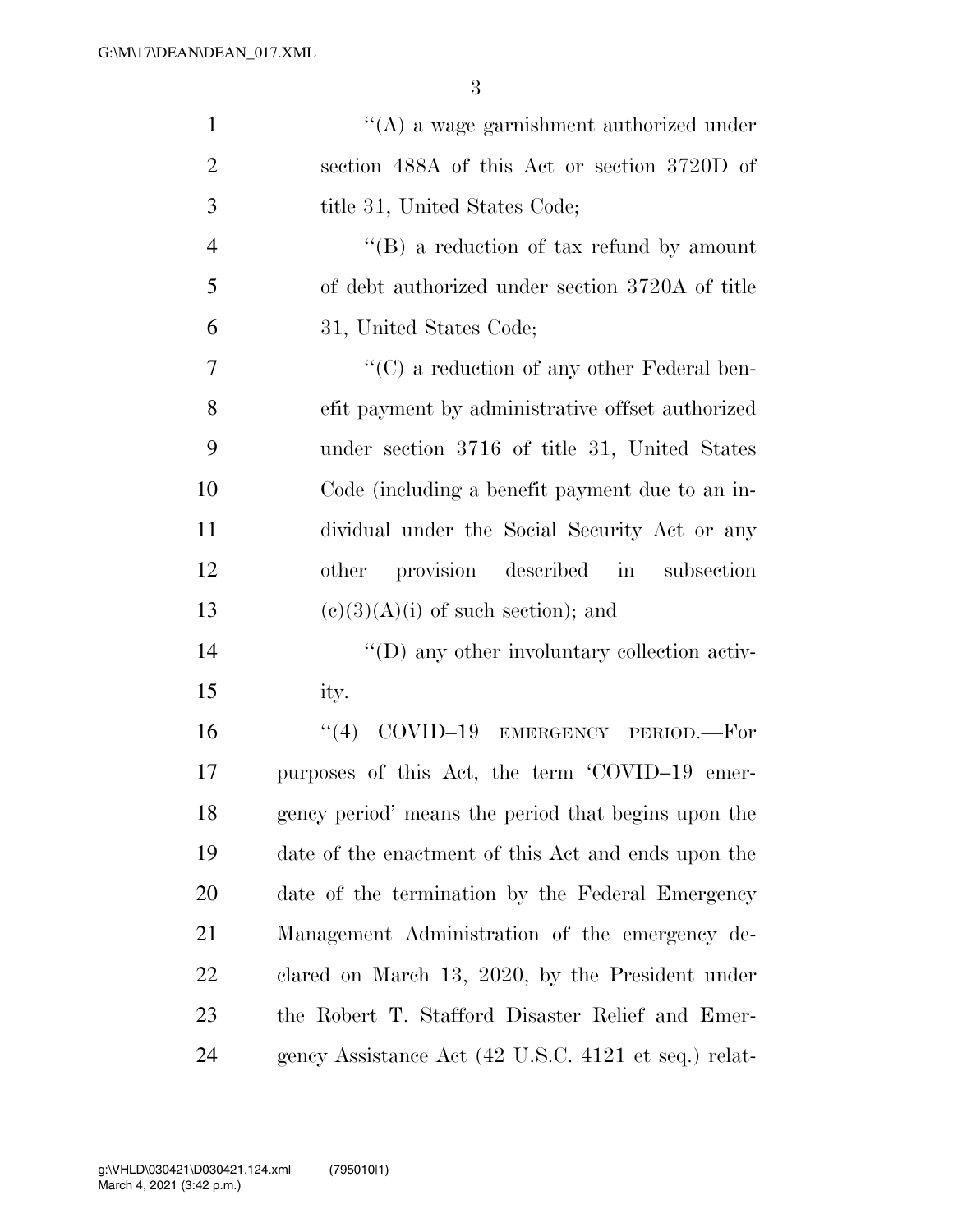ing to the Coronavirus Disease 2019 (COVID–19) pandemic.

 ''(b) COVID–19 NATIONAL EMERGENCY STUDENT LOAN REPAYMENT ASSISTANCE.—

 ''(1) AUTHORITY.—Effective on the date of the enactment of this section, during the COVID–19 emergency period and the 6-month period imme- diately following, the Secretary of Education shall for each borrower of a loan made, insured, or guar- anteed under part B, D, or E, pay the total amount due for such month on the loan, based on the pay- ment plan selected by the borrower or the borrower's loan status.

14 "(2) NO CAPITALIZATION OF INTEREST.—With respect to any loan in repayment during the COVID–19 national emergency period and the 6- month period immediately following, interest due on loans made, insured, or guaranteed under part B, D, or E during such period shall not be capitalized at any time during the COVID–19 national emergency period and the 6-month period immediately fol-lowing.

23 "(3) APPLICABILITY OF PAYMENTS.—Any pay- ment made by the Secretary of Education under this section shall be considered by the Secretary of Edu-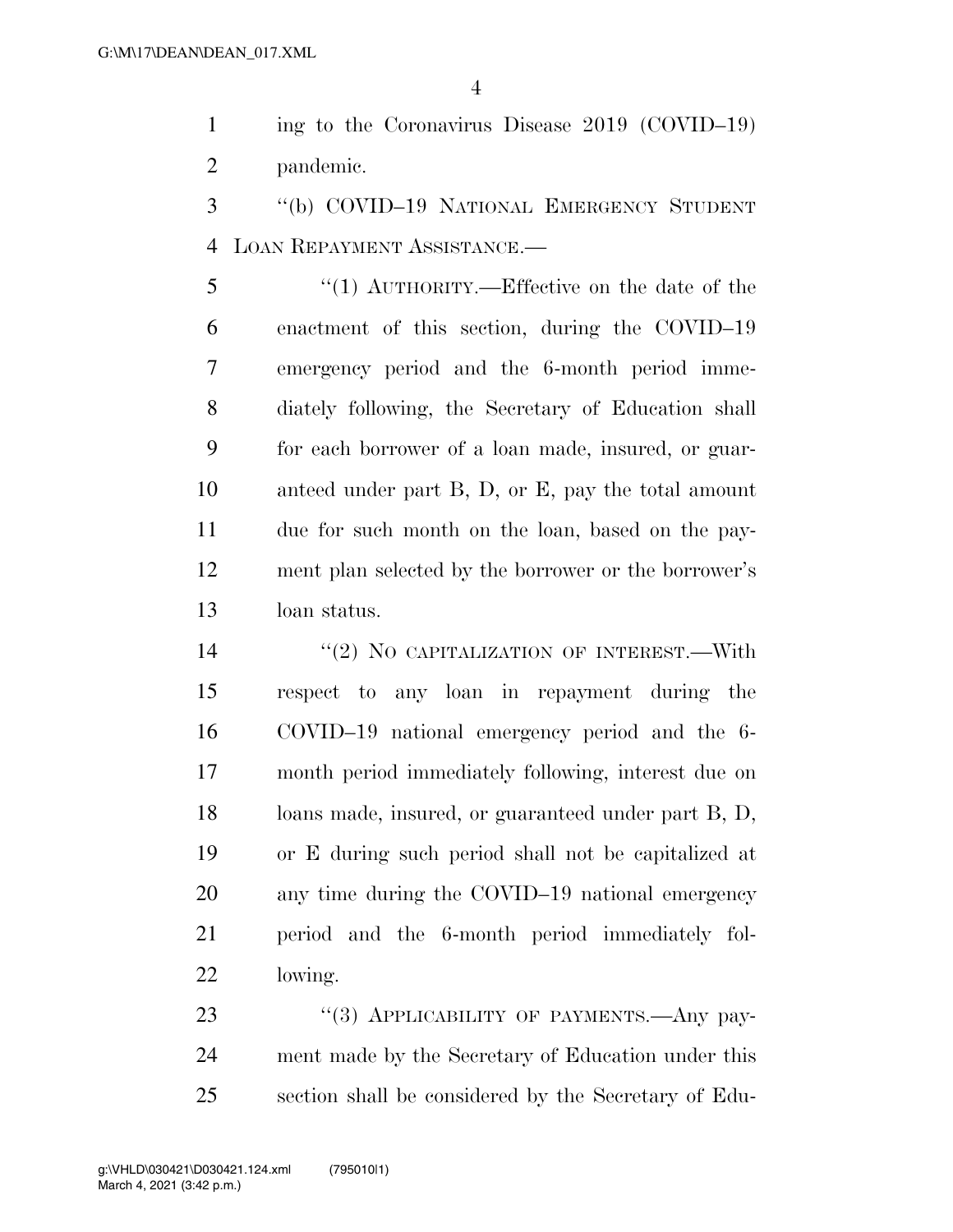| $\mathbf{1}$   | cation, or by a lender with respect to a loan made,  |
|----------------|------------------------------------------------------|
| $\overline{2}$ | insured, or guaranteed under part B—                 |
| 3              | $\lq\lq$ as a qualifying payment under the           |
| $\overline{4}$ | public service loan forgiveness program under        |
| 5              | section $455(m)$ , if the borrower would otherwise   |
| 6              | qualify under such section;                          |
| 7              | $\lq\lq (B)$ in the case of a borrower enrolled in   |
| 8              | an income-driven repayment plan, as a quali-         |
| 9              | fying payment for the purpose of calculating eli-    |
| 10             | gibility for loan forgiveness for the borrower in    |
| 11             | accordance with section $493C(b)(7)$ or section      |
| 12             | $455(d)(1)(D)$ , as the case may be; and             |
| 13             | $\lq\lq$ (C) in the case of a borrower in default,   |
| 14             | as an on-time monthly payment for purposes of        |
| 15             | loan rehabilitation pursuant to section $428F(a)$ .  |
| 16             | "(4) REPORTING TO CONSUMER REPORTING                 |
| 17             | AGENCIES.—During the period in which the Sec-        |
| 18             | retary of Education is making payments on a loan     |
| 19             | under paragraph (1), the Secretary shall ensure      |
| 20             | that, for the purpose of reporting information about |
| 21             | the loan to a consumer reporting agency, any pay-    |
| 22             | ment made by the Secretary is treated as if it were  |
| 23             | a regularly scheduled payment made by a borrower.    |
| 24             | "(5) NOTICE OF PAYMENTS AND PROGRAM.-                |
| 25             | Not later than 15 days following the date of enact-  |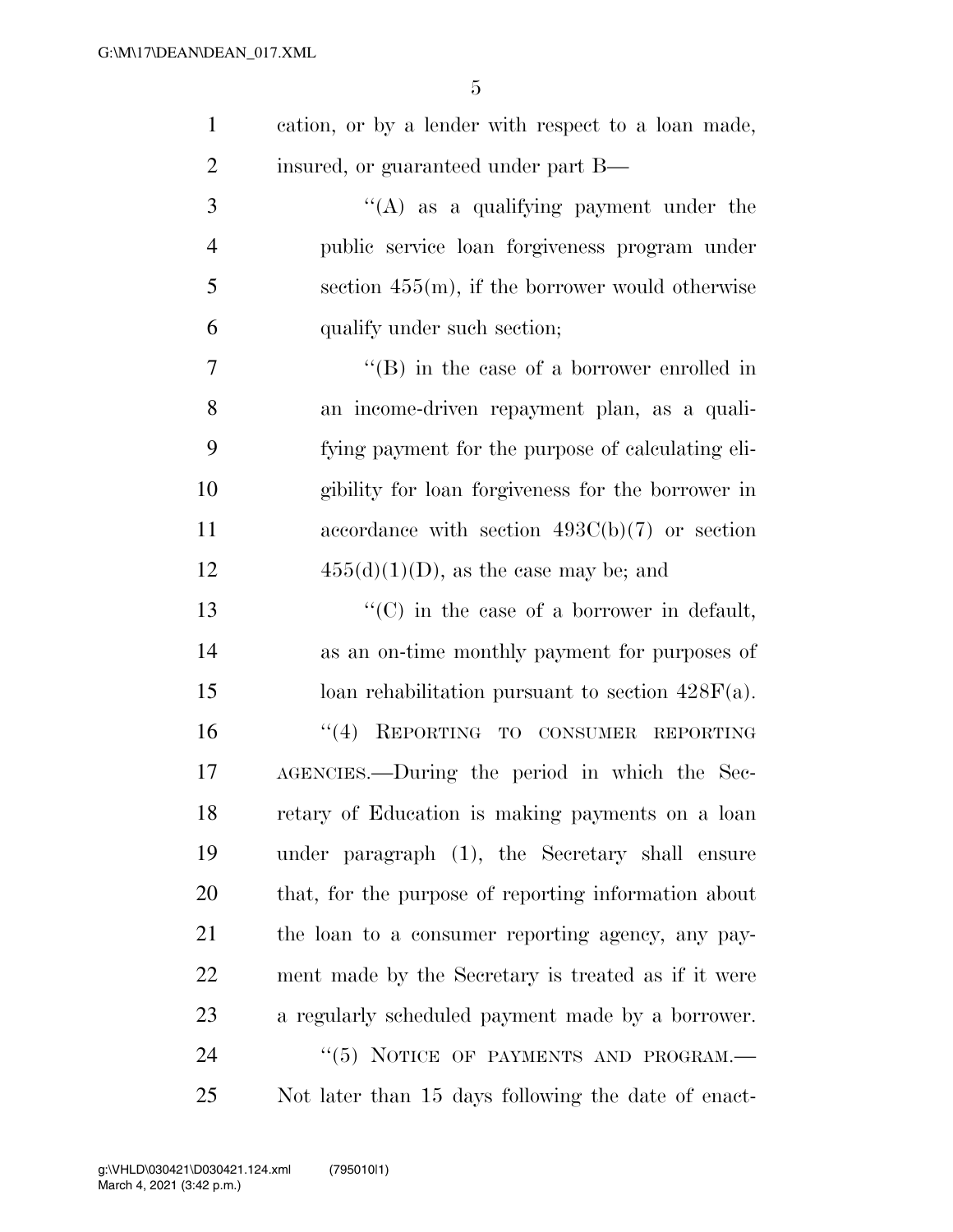| $\mathbf{1}$   | ment of this section, and monthly thereafter during   |
|----------------|-------------------------------------------------------|
| $\overline{2}$ | the COVID-19 national emergency period and the        |
| 3              | 6-month period immediately following, the Secretary   |
| $\overline{4}$ | of Education shall provide a notice to all borrowers  |
| 5              | of loans made, insured, or guaranteed under part B,   |
| 6              | $D,$ or $E$ —                                         |
| 7              | $\lq\lq$ informing borrowers of the actions           |
| 8              | taken under this section;                             |
| 9              | "(B) providing borrowers with an easily               |
| 10             | accessible method to opt out of the benefits pro-     |
| 11             | vided under this section; and                         |
| 12             | "(C) notifying the borrower that the pro-             |
| 13             | gram under this section is a temporary program        |
| 14             | and will end 6 months after the COVID-19 na-          |
| 15             | tional emergency period ends.                         |
| 16             | "(6) SUSPENSION OF INVOLUNTARY COLLEC-                |
| 17             | TION.—During the COVID-19 national emergency          |
| 18             | period and the 6-month period immediately fol-        |
| 19             | lowing, the Secretary of Education, or other holder   |
| 20             | of a loan made, insured, or guaranteed under part     |
| 21             | B, D, or E, shall immediately take action to halt all |
| 22             | involuntary collection related to the loan.           |
| 23             | "(7) MANDATORY FORBEARANCE.—During the                |
| 24             | period in which the Secretary of Education is mak-    |
| 25             | ing payments on a loan under paragraph (1), the       |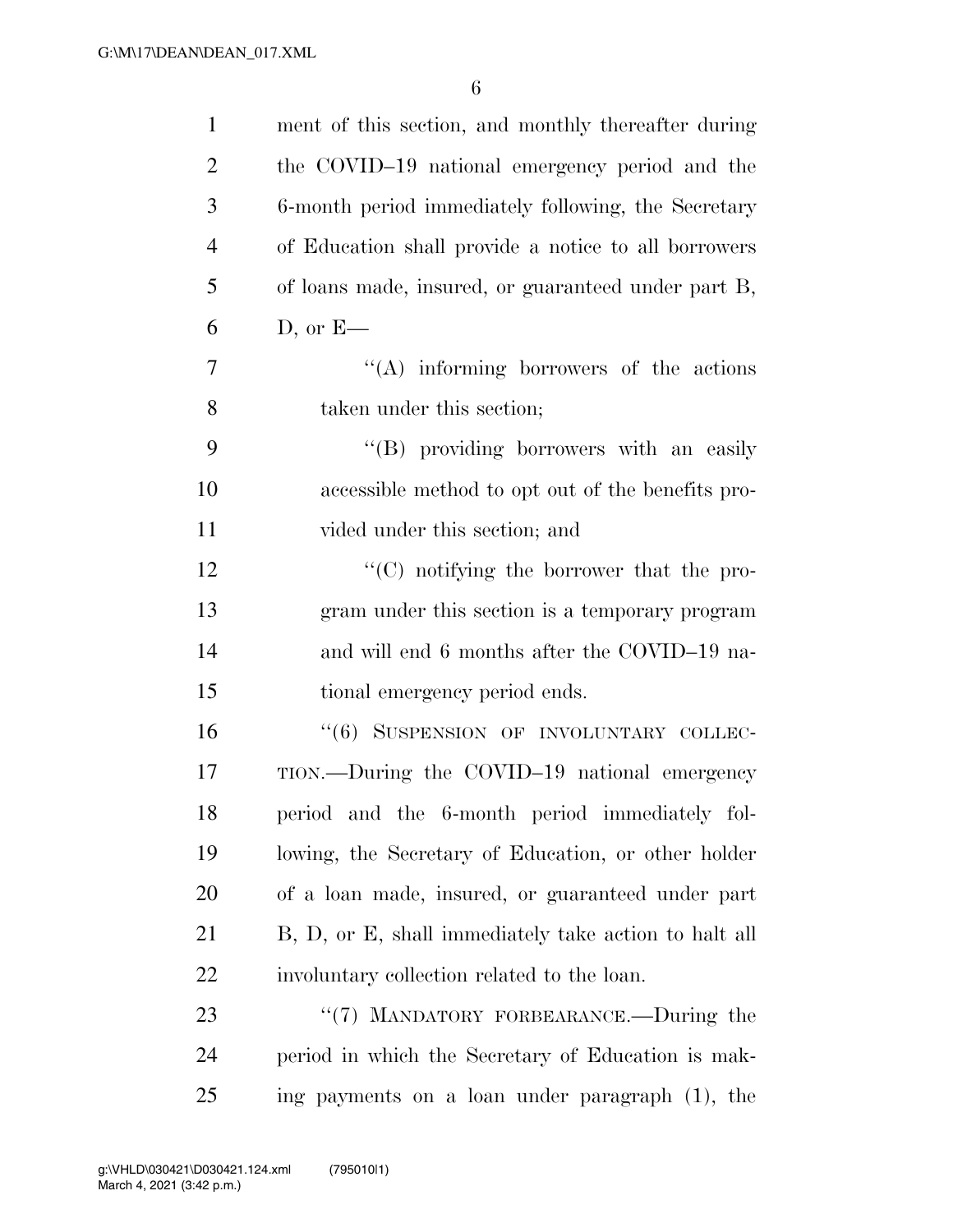| $\mathbf{1}$   | Secretary, or a lender or guaranty agency for a loan      |
|----------------|-----------------------------------------------------------|
| $\overline{2}$ | made under part B, shall grant the borrower for-          |
| 3              | bearance as follows:                                      |
| $\overline{4}$ | "(A) A temporary cessation of all pay-                    |
| 5              | ments on the loan other than the payments of              |
| 6              | interest and principal on the loan that are made          |
| 7              | under paragraph $(1)$ .                                   |
| 8              | $\lq\lq(B)$ For borrowers who are delinquent              |
| 9              | but who are not yet in default before the date            |
| 10             | on which the Secretary begins making payments             |
| 11             | under paragraph $(1)$ , the retroactive application       |
| 12             | of forbearance to address any delinquency.".              |
| 13             | (b) FFEL AMENDMENT.—Section $428(c)(8)$ of the            |
| 14             | Higher Education Act of 1965 (20 U.S.C. $1078(c)(8)$ ) is |
| 15             | amended by striking "and for which" and all that follows  |
| 16             | through "this subsection".                                |
| 17             | SEC. 3. PAYMENTS FOR PRIVATE EDUCATION LOAN BOR-          |
| 18             | ROWERS AS A RESULT OF THE COVID-19 NA-                    |
| 19             | TIONAL EMERGENCY.                                         |
| 20             | Section 140 of the Truth in Lending Act (15 U.S.C.        |
| 21             | 1650) is amended by adding at the end the following new   |
| 22             | subsection:                                               |
| 23             | "(h) COVID-19 NATIONAL EMERGENCY PRIVATE                  |
| 24             | EDUCATION LOAN REPAYMENT ASSISTANCE.                      |
|                |                                                           |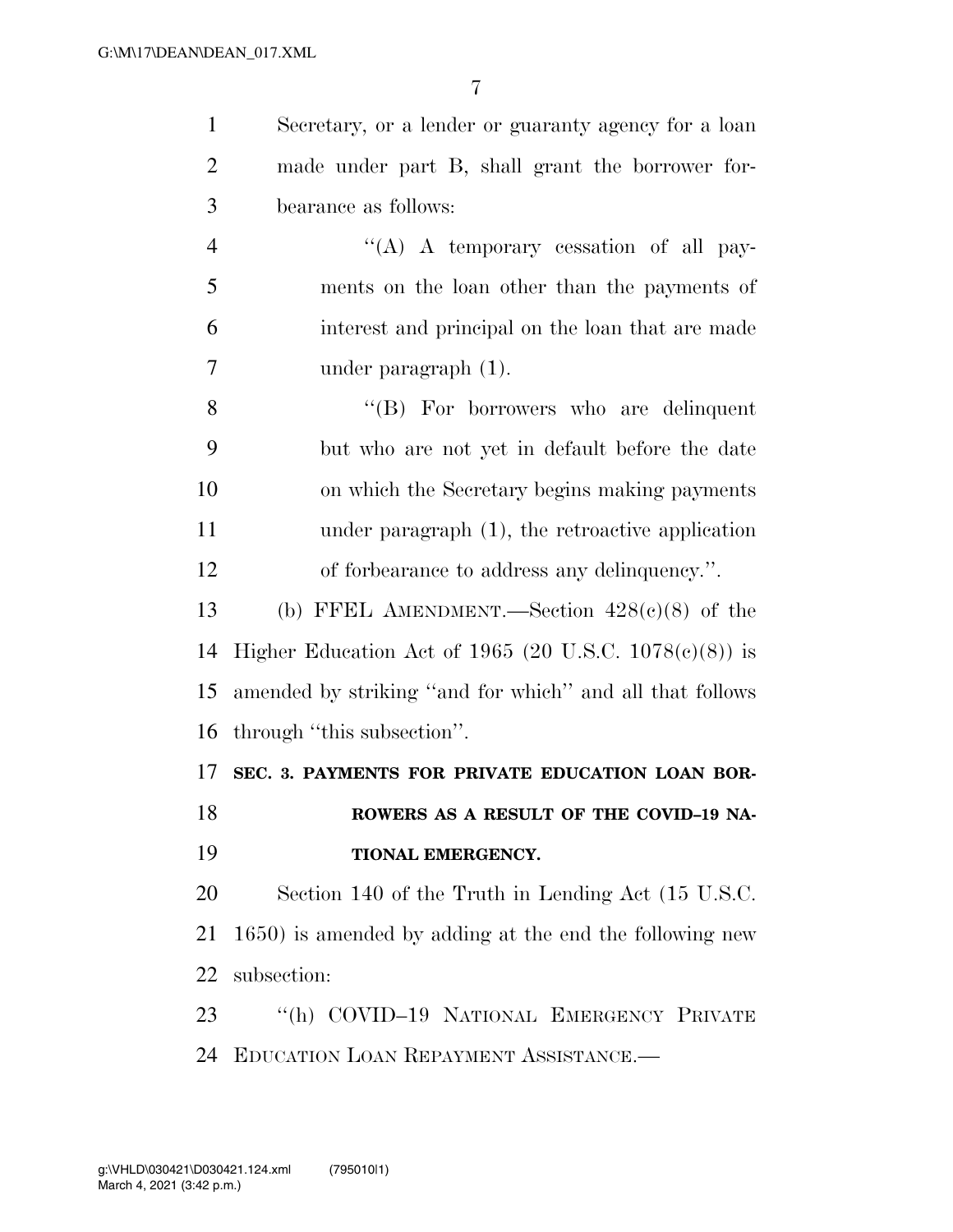1 ''(1) AUTHORITY.—Effective on the date of the enactment of this section, for the duration of the COVID–19 emergency period and the 6-month pe- riod immediately following, the Secretary of the Treasury shall, for each borrower of a private edu- cation loan, pay the total amount due for such month on the loan, based on the payment plan se- lected by the borrower or the borrower's loan status. 9 "(2) NO CAPITALIZATION OF INTEREST.—With respect to any loan in repayment during the COVID–19 national emergency period and the 6- month period immediately following, interest due on a private education loan during such period shall not be capitalized at any time during the COVID–19 na- tional emergency period and the 6-month period im- mediately following. 17 "(3) REPORTING TO CONSUMER REPORTING AGENCIES.—During the period in which the Sec- retary of the Treasury is making payments on a loan under paragraph (1), the Secretary shall ensure that, for the purpose of reporting information about

 the loan to a consumer reporting agency, any pay- ment made by the Secretary is treated as if it were a regularly scheduled payment made by a borrower.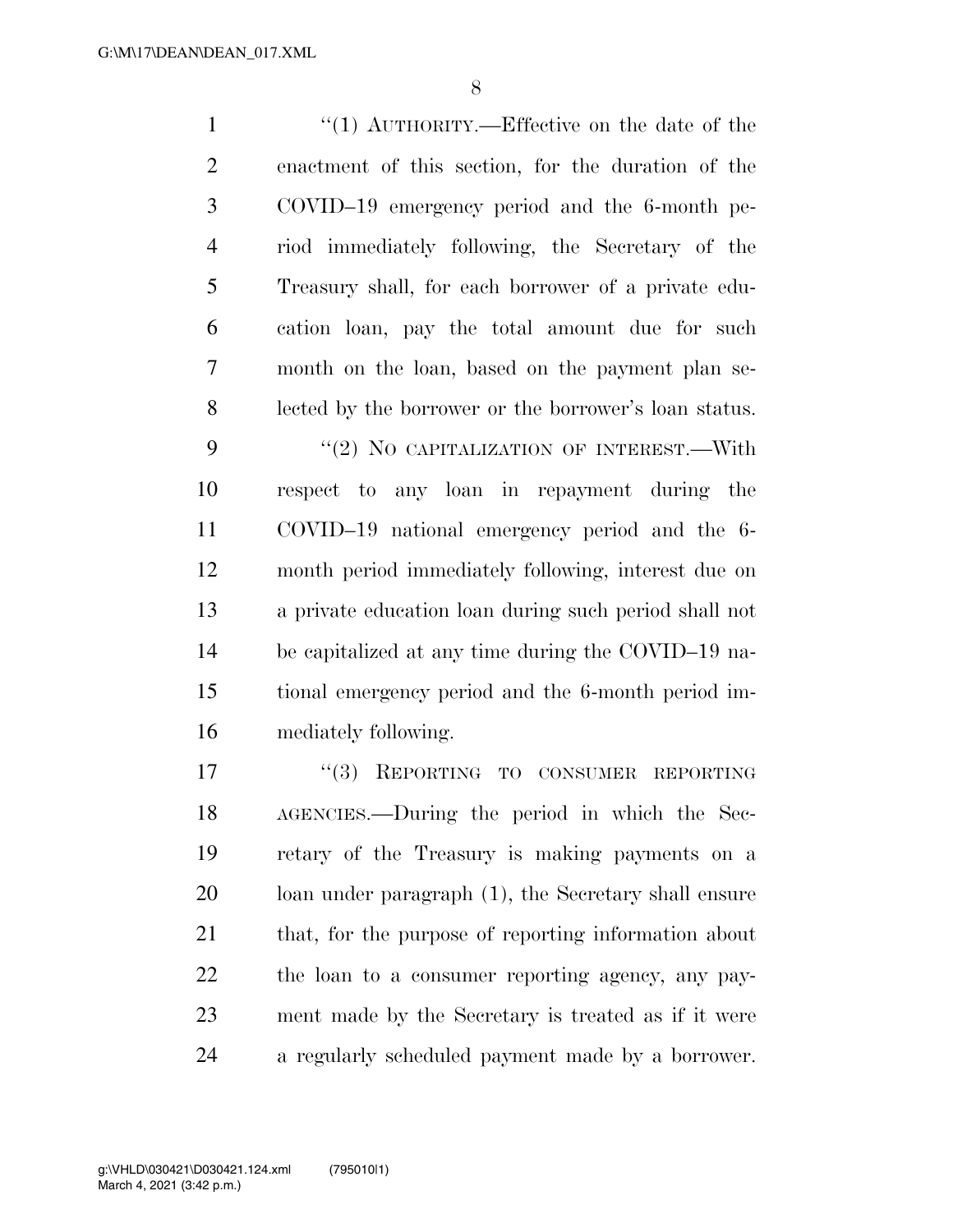| $\mathbf{1}$   | "(4) NOTICE OF PAYMENTS AND PROGRAM.-                |
|----------------|------------------------------------------------------|
| $\overline{2}$ | Not later than 15 days following the date of enact-  |
| 3              | ment of this subsection, and monthly thereafter dur- |
| $\overline{4}$ | ing the COVID-19 national emergency period and       |
| 5              | the 6-month period immediately following, the Sec-   |
| 6              | retary of the Treasury shall provide a notice to all |
| 7              | borrowers of private education loans—                |
| 8              | $\lq\lq$ informing borrowers of the actions          |
| 9              | taken under this subsection;                         |
| 10             | "(B) providing borrowers with an easily              |
| 11             | accessible method to opt out of the benefits pro-    |
| 12             | vided under this subsection; and                     |
| 13             | $\lq\lq$ (C) notifying the borrower that the pro-    |
| 14             | gram under this subsection is a temporary pro-       |
| 15             | gram and will end 6 months after the COVID-          |
| 16             | 19 national emergency period ends.                   |
| 17             | "(5) SUSPENSION OF INVOLUNTARY COLLEC-               |
| 18             | TION.—During the COVID-19 national emergency         |
| 19             | period and the 6-month period immediately fol-       |
| 20             | lowing, the holder of a private education loan shall |
| 21             | immediately take action to halt all involuntary col- |
| 22             | lection related to the loan.                         |
| 23             | " $(6)$ MANDATORY FORBEARANCE.—During the            |
| 24             | period in which the Secretary of the Treasury is     |
| 25             | making payments on a loan under paragraph (1),       |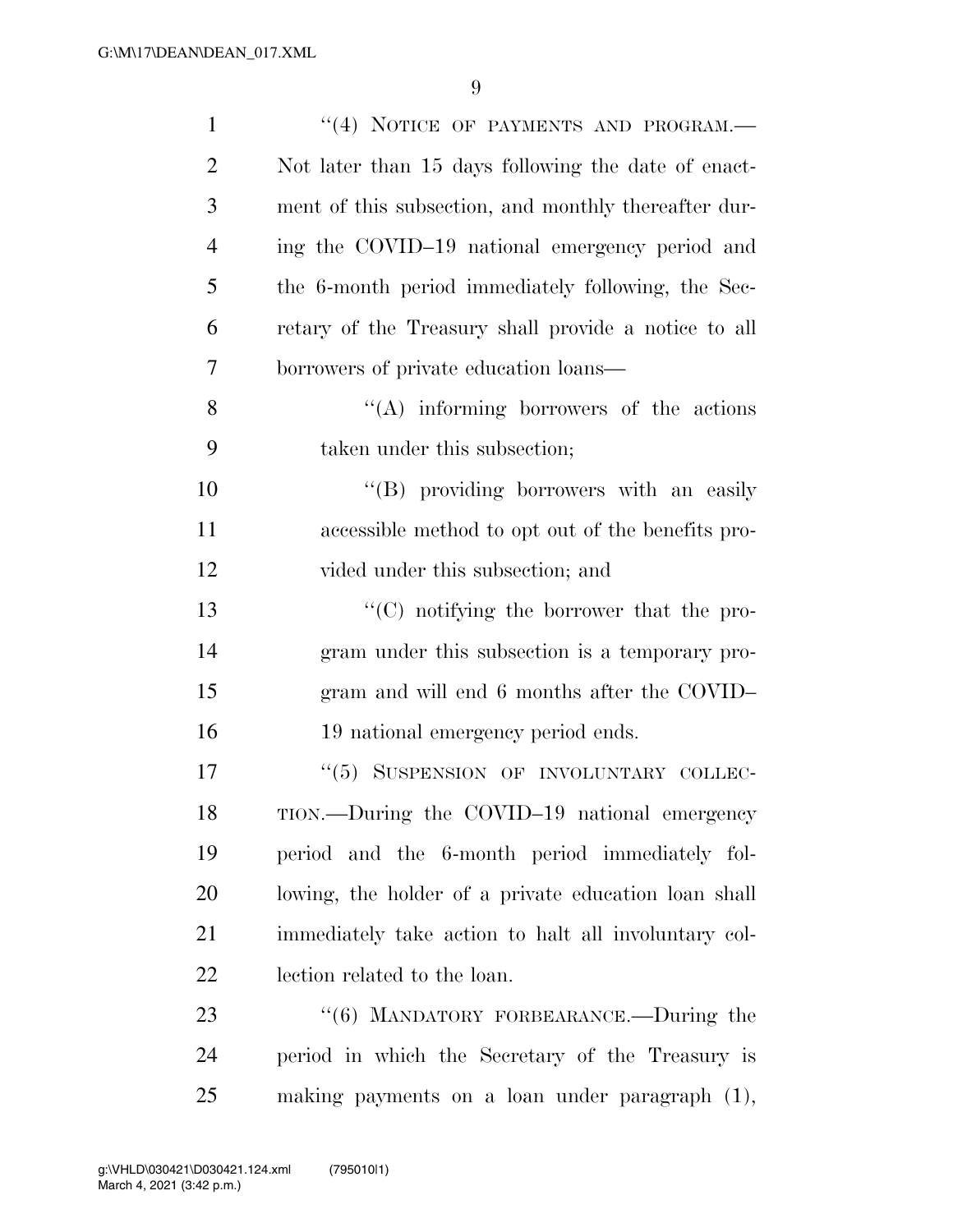| the servicer of such loan shall grant the borrower |
|----------------------------------------------------|
| forbearance as follows:                            |

 $\langle (A) \rangle$  A temporary cessation of all pay- ments on the loan other than the payments of interest and principal on the loan that are made under paragraph (1).

 ''(B) For borrowers who are delinquent but who are not yet in default before the date on which the Secretary begins making payments under paragraph (1), the retroactive application of forbearance to address any delinquency.

12 ''(7) DATA TO IMPLEMENT.—Holders and servicers of private education loans shall report, to the satisfaction of the Secretary of the Treasury, the information necessary to calculate the amount to be paid under this section.

17 "(8) COVID-19 EMERGENCY PERIOD DE- FINED.—In this subsection, the term 'COVID–19 emergency period' means the period that begins upon the date of the enactment of this Act and ends upon the date of the termination by the Federal Emergency Management Administration of the emergency declared on March 13, 2020, by the President under the Robert T. Stafford Disaster Re-lief and Emergency Assistance Act (42 U.S.C. 4121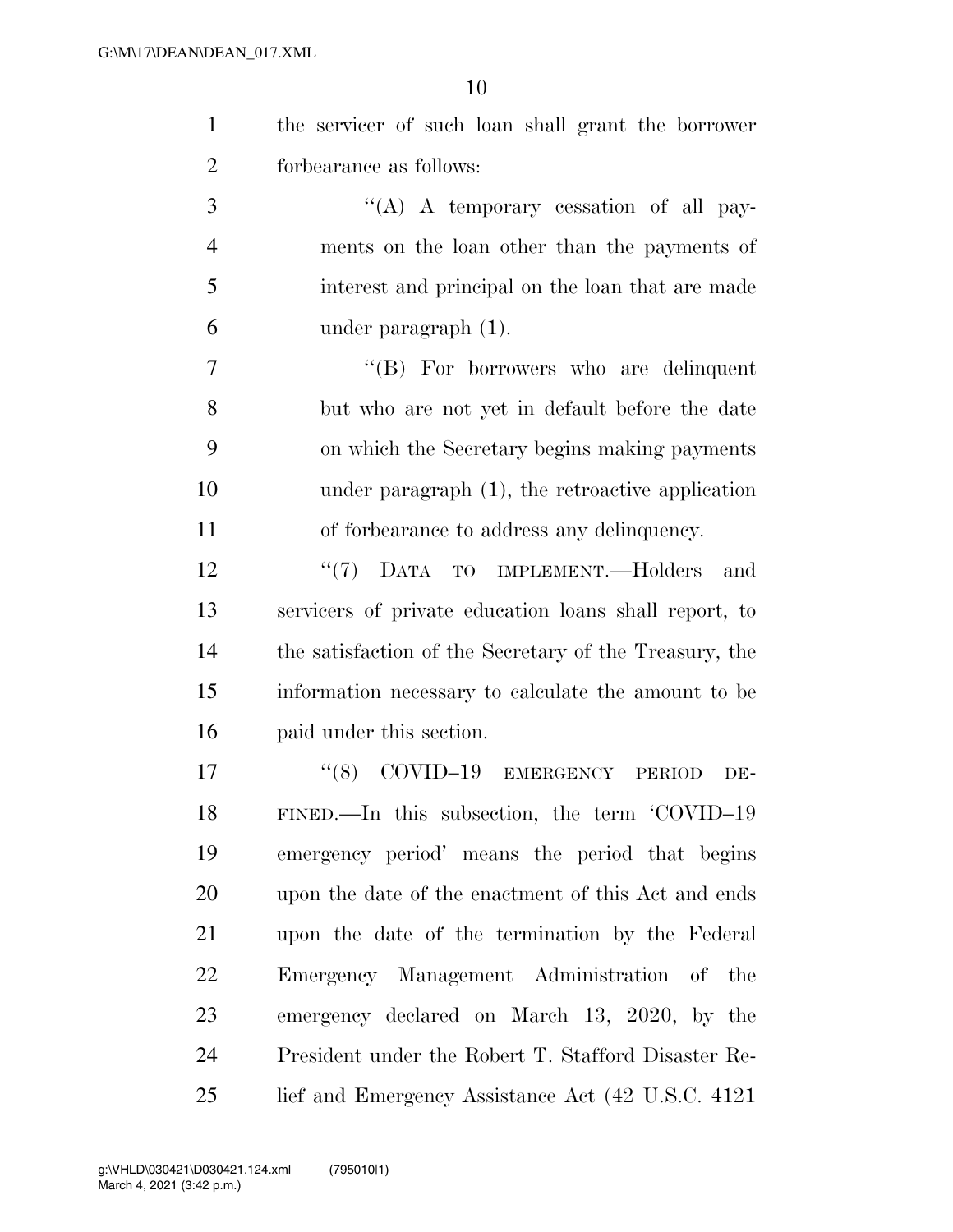et seq.) relating to the Coronavirus Disease 2019 (COVID–19) pandemic.''.

## **SEC. 4. MINIMUM RELIEF FOR FEDERAL AND PRIVATE STU- DENT LOAN BORROWERS AS A RESULT OF THE COVID–19 NATIONAL EMERGENCY.**

 (a) MINIMUM STUDENT LOAN RELIEF AS A RESULT OF THE COVID–19 NATIONAL EMERGENCY.—Not later than 270 days after the last day of the COVID–19 emer- gency period, the Secretaries concerned shall jointly carry out a program under which a qualified borrower, with re- spect to the covered loans and private education of loans of such qualified borrower, shall receive in accordance with subsection (c) an amount equal to the lesser of the fol-lowing:

 (1) The total amount of each covered loan and each private education loan of the borrower; or

(2) \$10,000.

 (b) NOTIFICATION OF BORROWERS.—Not later than 270 days after the last day of the COVID–19 emergency period, the Secretaries concerned shall notify each quali-fied borrower of—

 (1) the requirements to provide loan relief to such borrower under this section; and

 (2) the opportunity for such borrower to make an election under subsection  $(c)(1)$  with respect to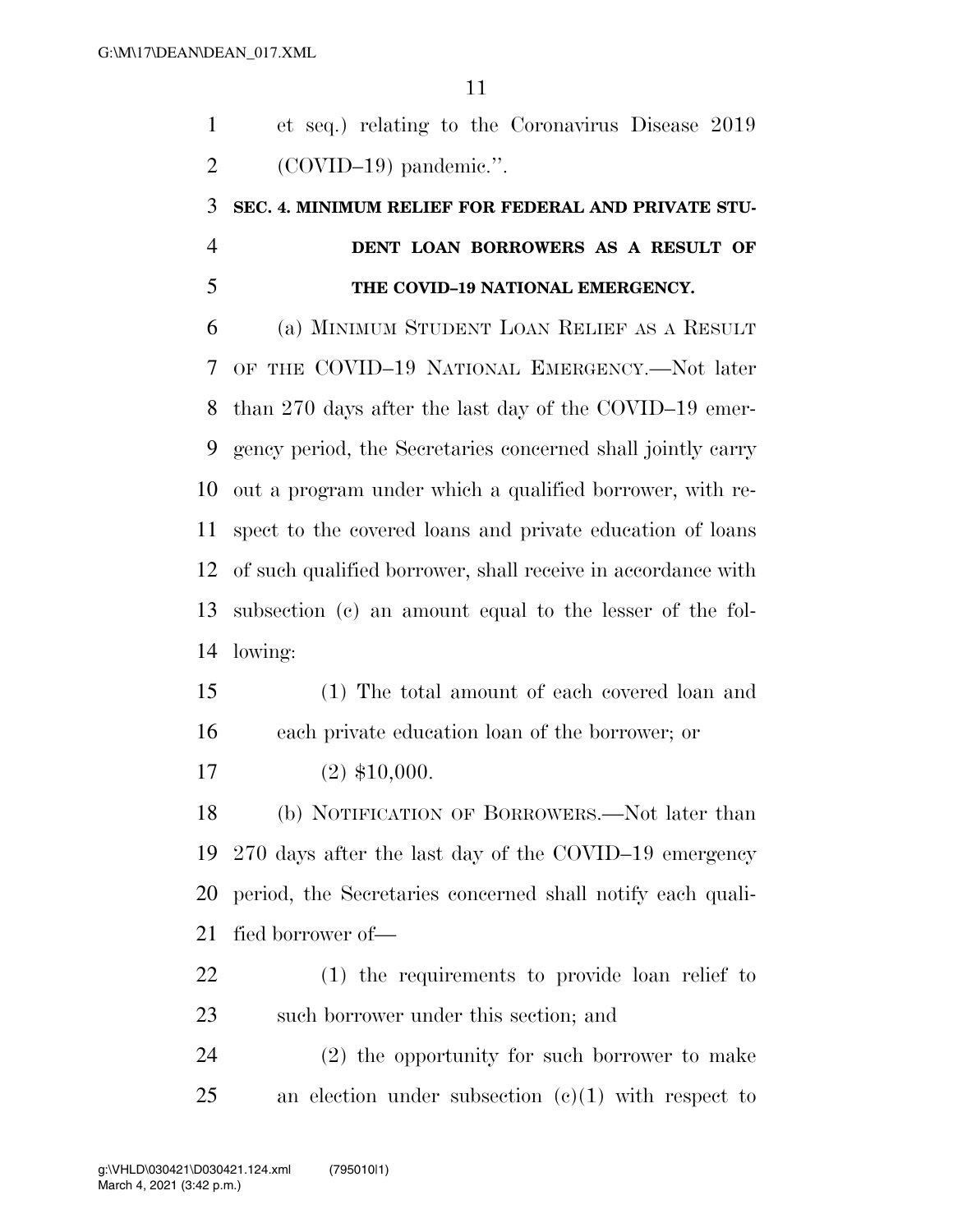| $\mathbf{1}$   | the application of such loan relief to the covered   |
|----------------|------------------------------------------------------|
| $\overline{2}$ | loans and private education loans of such borrower.  |
| 3              | (c) DISTRIBUTION OF FUNDING.—                        |
| $\overline{4}$ | (1) ELECTION BY BORROWER.—Not later than             |
| 5              | 45 days after a notice is sent under subsection (b), |
| 6              | a qualified borrower may elect to apply the amount   |
| 7              | determined with respect to such borrower under sub-  |
| 8              | section (a) to-                                      |
| 9              | (A) any covered loan of the borrower;                |
| 10             | (B) any private education loan of the bor-           |
| 11             | rower; and                                           |
| 12             | (C) any combination of the loans described           |
| 13             | in subparagraphs $(A)$ and $(B)$ .                   |
| 14             | $(2)$ AUTOMATIC PAYMENT.—                            |
| 15             | $(A)$ In GENERAL.—In the case of a quali-            |
| 16             | fied borrower who does not make an election          |
| 17             | under paragraph (1) before the date described        |
| 18             | in such paragraph, the Secretaries concerned         |
| 19             | shall apply the amount determined with respect       |
| 20             | to such borrower under subsection (a) in order       |
| 21             | of the covered loan or private education loan of     |
| 22             | the qualified borrower with the highest interest     |
| 23             | rate.                                                |
| 24             | (B) EQUAL INTEREST RATES.—In case of                 |
| 25             | two or more covered loans or private education       |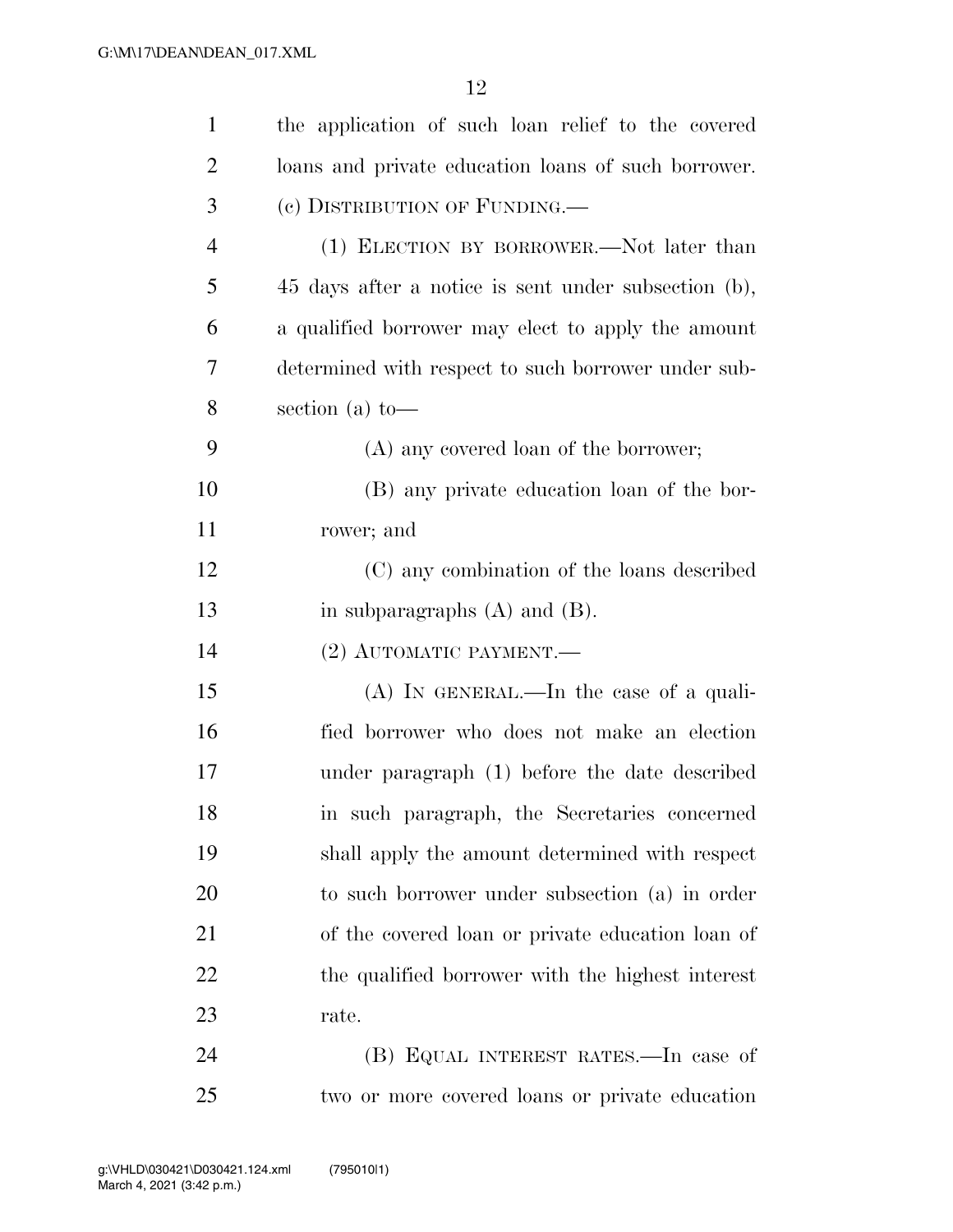loans described in subparagraph (A) with equal interest rates, the Secretaries concerned shall apply the amount determined with respect to such borrower under subsection (a) first to the loan with the highest principal.

(d) DATA TO IMPLEMENT.—

 (1) SECRETARY OF EDUCATION.—Contractors of the Secretary of Education and lenders and guar- anty agencies holding loans made, insured, or guar- anteed under part B shall report, to the satisfaction of the Secretary of Education, the information nec- essary to calculate the amount to be applied under subsection (a).

 (2) SECRETARY OF TREASURY.—Holders and servicers of private education loans shall report, to the satisfaction of the Secretary of the Treasury, the information necessary to calculate the amount to be applied under subsection (a).

 (e) MEMORANDUM OF UNDERSTANDING.—The Sec- retaries concerned shall enter into a memorandum of un-derstanding to carry out this section.

(f) DEFINITIONS.—In this section:

23 (1) COVERED LOAN.—The term "covered loan" means—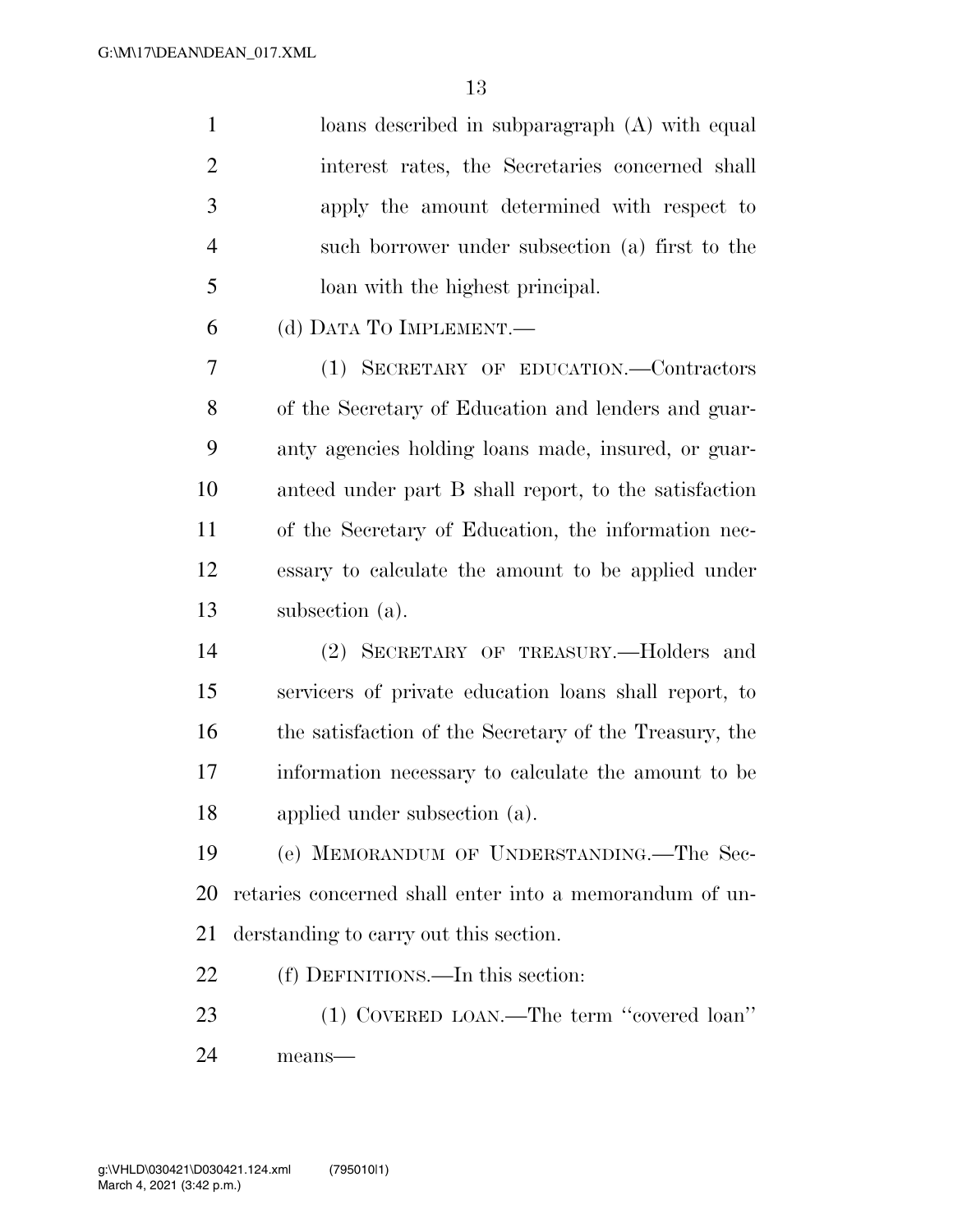| $\mathbf{1}$   | (A) a loan made, insured, or guaranteed                  |
|----------------|----------------------------------------------------------|
| $\overline{2}$ | under part B of title IV of the Higher Edu-              |
| 3              | cation Act of 1965 (20 U.S.C. 1071 et seq.);             |
| $\overline{4}$ | (B) a loan made under part D of title IV                 |
| 5              | of the Higher Education Act of 1965 (20                  |
| 6              | U.S.C. $1087a$ et seq.); and                             |
| $\overline{7}$ | (C) a Federal Perkins Loan made pursu-                   |
| 8              | ant to part E of title IV of the Higher Edu-             |
| 9              | cation Act of 1965 (20 U.S.C. 1087aa et seq.).           |
| 10             | (2) COVID-19 EMERGENCY PERIOD.—For pur-                  |
| 11             | poses of this Act, the term "COVID-19 emergency          |
| 12             | period" means the period that begins upon the date       |
| 13             | of the enactment of this Act and ends upon the date      |
| 14             | of the termination by the Federal Emergency Man-         |
| 15             | agement Administration of the emergency declared         |
| 16             | on March 13, 2020, by the President under the Rob-       |
| 17             | ert T. Stafford Disaster Relief and Emergency As-        |
| 18             | sistance Act (42 U.S.C. 4121 et seq.) relating to the    |
| 19             | Coronavirus Disease 2019 (COVID-19) pandemic.            |
| <b>20</b>      | PRIVATE EDUCATION LOAN.—The<br>(3)<br>term               |
| 21             | "private education loan" has the meaning given the       |
| 22             | term in section $140$ of the Truth in Lending Act $(15)$ |
| 23             | U.S.C. 1650).                                            |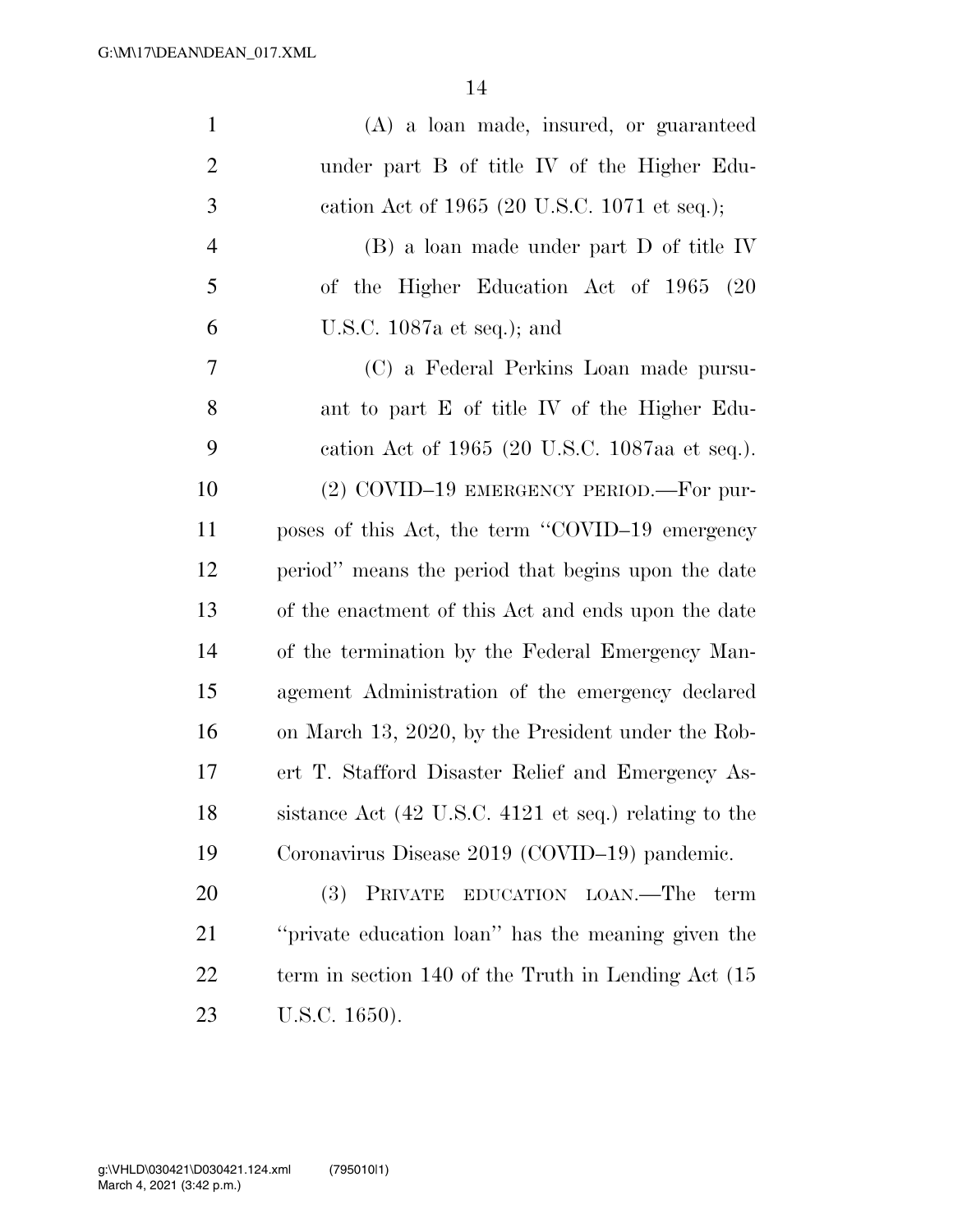| $\mathbf{1}$   | (4) QUALIFIED BORROWER.—The term "quali-                  |
|----------------|-----------------------------------------------------------|
| $\overline{2}$ | fied borrower" means a borrower of a covered loan         |
| 3              | or a private education loan.                              |
| $\overline{4}$ | (5) SECRETARIES CONCERNED.—The<br>term                    |
| 5              | "Secretaries concerned" means-                            |
| 6              | (A) the Secretary of Education, with re-                  |
| $\overline{7}$ | spect to covered loans and borrowers of such              |
| 8              | covered loans; and                                        |
| 9              | (B) the Secretary of the Treasury, with re-               |
| 10             | spect to private education loans and borrowers            |
| 11             | of such private education loans.                          |
| 12             | SEC. 5. INCOME SHARE AGREEMENTS.                          |
| 13             | (a) IN GENERAL.—An individual who entered into an         |
| 14             | income share agreement to pay for education expenses of   |
| 15             | the individual shall not be required to make payments     |
| 16             | under such income share agreement for the duration of     |
|                | 17 the COVID-19 emergency period and the 6-month period   |
| 18             | immediately following.                                    |
| 19             | (b) COVID-19 EMERGENCY PERIOD.—In this sec-               |
| 20             | tion, the term "COVID-19 emergency period" means the      |
| 21             | period that begins upon the date of the enactment of this |
| 22             | Act and ends upon the date of the termination by the Fed- |
| 23             | eral Emergency Management Administration of the emer-     |
| 24             | gency declared on March 13, 2020, by the President under  |
| 25             | the Robert T. Stafford Disaster Relief and Emergency As-  |